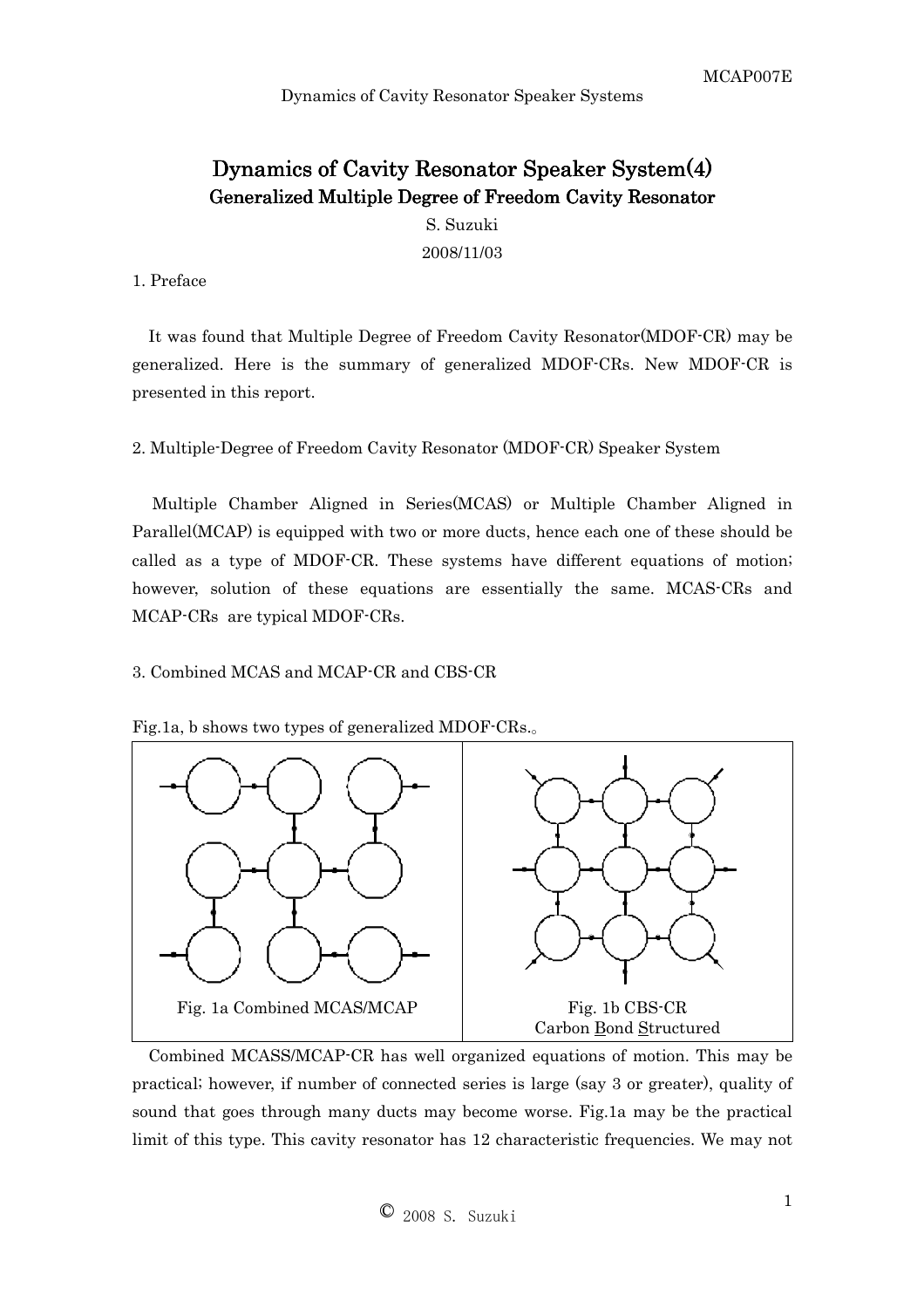need more characteristic frequencies.

CBS-CR shown in Fig.1b is another practical MDOF-CR. If rectangular chambers are arranged in a plane, this connection is very practical. This type has 20 characteristic frequencies, so we may not need more chambers than Fig.1b, while theoretically there is no limit of connected chambers. The name of CBS (Carbon Bond Structured) does not have any chemical meanings: just this seemed like carbon bonds to me.

#### 3.1 Carbon Bond Structured Cavity Resonator (CBS-CR)

We may not need to discuss equations of motions of combined MCAS/MCAP, because they are easily extended from MCAP equations.

CBS-CR has more characteristic frequencies than MCAS or MCAP, if number of chambers is same. Equations of CBS-CR are so complicated, I reduced the number of chambers like Fig.2. This resonator has 12 characteristic frequencies.



 (1) is equations of motion of forced vibration of 12DOF CBS-CR. CBS-CR may be better than MCAP-CR with same number of chambers.

We may reduce the number of CBS-CR to 4. This case, it has 7 characteristic frequencies.

Solution of CBS-CR is pretty much the same as MCAP solution that is described in MCAP001E. We eliminate the first equation from equations (1) in order to make forced